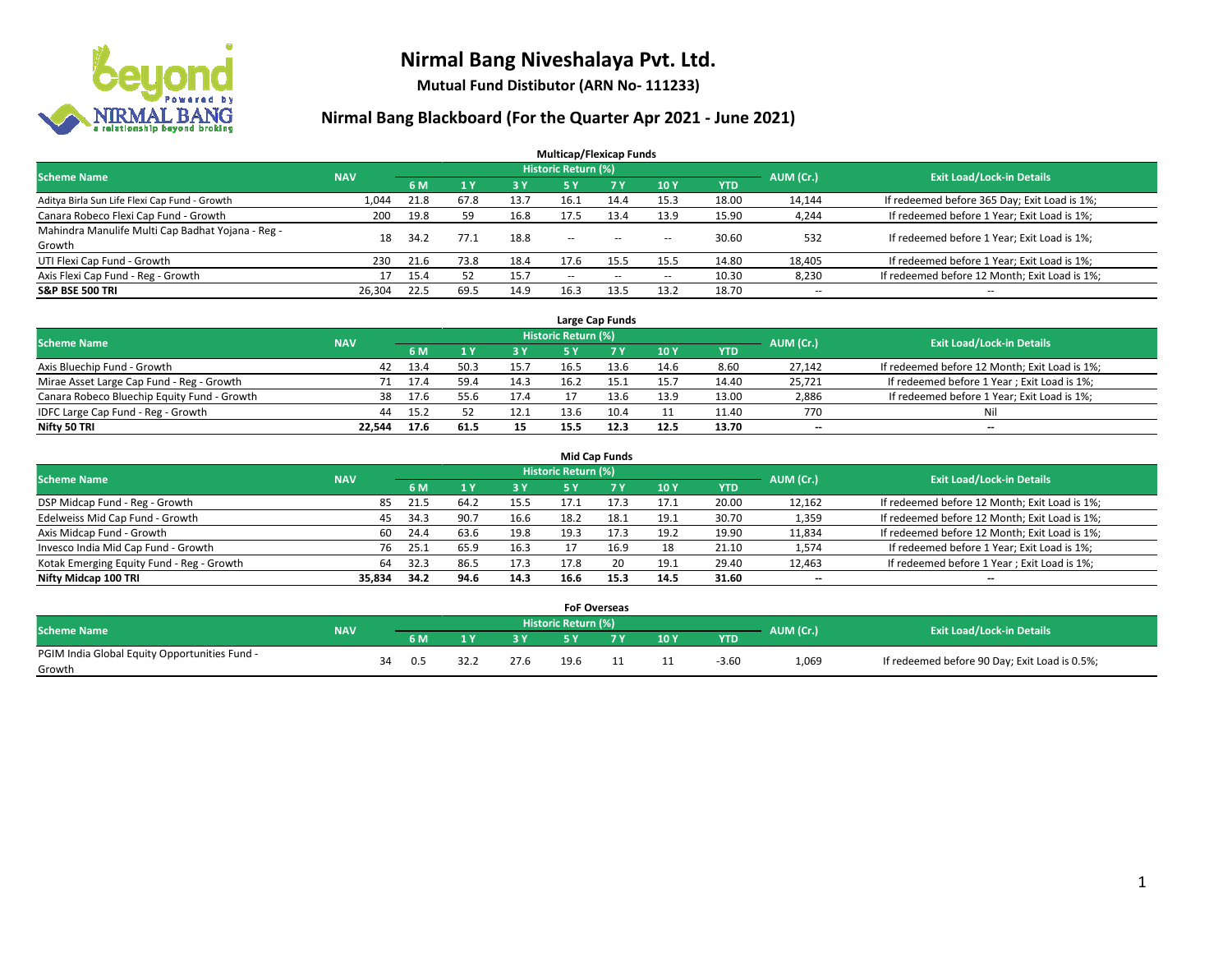

**Mutual Fund Distibutor (ARN No- 111233)**

|                                                  |            |      |      |      |                            | Large & Midcap |      |            |           |                                              |
|--------------------------------------------------|------------|------|------|------|----------------------------|----------------|------|------------|-----------|----------------------------------------------|
| <b>Scheme Name</b>                               | <b>NAV</b> |      |      |      | <b>Historic Return (%)</b> |                |      |            | AUM (Cr.) | <b>Exit Load/Lock-in Details</b>             |
|                                                  |            | 6 M  |      | 3 Y  | /5 Y                       | <b>7Y</b>      | 10Y  | <b>YTD</b> |           |                                              |
| Mirae Asset Emerging Bluechip Fund - Growth      | 87         | 26.3 | 76.8 | 20.8 | 21.5                       | 22.3           | 22.5 | 23.00      | 17,892    | If redeemed before 1 Year; Exit Load is 1%;  |
| Canara Robeco Emerging Equities - Growth         | 143        | 22.5 | 67.9 | 15   | 18.3                       | 19.3           | 19.9 | 18.20      | 8,988     | If redeemed before 1 Year; Exit Load is 1%;  |
| Principal Emerging Bluechip Fund - Growth        | 160        | 25.9 | 72.6 | 14.2 | 17.9                       | 18.2           | 18.9 | 21.10      | 2,731     | If redeemed before 365 Day; Exit Load is 1%; |
| Invesco India Growth Opportunities Fund - Growth | 47         | 18.4 | 54.4 | 12.2 | 15.1                       | 14.2           | 13.9 | 14.10      | 3,835     | If redeemed before 1 Year; Exit Load is 1%;  |
| Kotak Equity Opportunities Fund - Reg - Growth   | 176        | 21.0 | 60.8 | 15.5 | 16.3                       | 15.3           | 14.7 | 18.30      | 6,362     | If redeemed before 1 Year; Exit Load is 1%;  |
| Tata Large & Mid Cap Fund - Reg - Growth         | 302        | 20.9 | 64.7 | 16.4 | 14.7                       | 14.2           | 14.5 | 19.30      | 2,301     | If redeemed before 365 Day; Exit Load is 1%; |
| NIFTY Large Midcap 250 TRI                       | 10,997     | 25.9 | 76.4 | 15.6 | 17.5                       | 15.2           | 14.9 | 22.60      | --        | $- -$                                        |

| <b>Focused Funds</b>                                |            |      |      |      |                     |      |        |            |           |                                               |  |  |  |
|-----------------------------------------------------|------------|------|------|------|---------------------|------|--------|------------|-----------|-----------------------------------------------|--|--|--|
| <b>Scheme Name</b>                                  | <b>NAV</b> |      |      |      | Historic Return (%) |      |        |            | AUM (Cr.) | <b>Exit Load/Lock-in Details</b>              |  |  |  |
|                                                     |            | 6 M  |      | 73 Y | 5 Y                 |      | 10Y    | <b>YTD</b> |           |                                               |  |  |  |
| Axis Focused 25 Fund - Growth                       | 41         | 15.2 | 59   | 14   | 17.9                | 16   | $\sim$ | 10.40      | 16,540    | If redeemed before 12 Month; Exit Load is 1%; |  |  |  |
| ICICI Prudential Focused Equity Fund - Ret - Growth | 44         | 23.1 | 57.7 | 14.2 | 13.7                | 11.6 | 12.3   | 20.70      | 1,523     | If redeemed before 1 Year; Exit Load is 1%;   |  |  |  |
| SBI Focused Equity Fund - Growth                    | 209        | 21.7 | 57.1 | 15.5 | 16.8                | 16.8 | 17.4   | 18.90      | 15,879    | If redeemed before 1 Year; Exit Load is 1%;   |  |  |  |
| <b>S&amp;P BSE 500 TRI</b>                          | 26.304     | 22.5 | 69.5 | 14.9 | 16.3                | 13.5 | 13.2   | 18.70      | $- -$     | $\overline{\phantom{a}}$                      |  |  |  |

| <b>Small Cap Funds</b>             |            |      |       |                     |      |      |                          |       |           |                                               |  |  |  |
|------------------------------------|------------|------|-------|---------------------|------|------|--------------------------|-------|-----------|-----------------------------------------------|--|--|--|
| <b>Scheme Name</b>                 | <b>NAV</b> |      |       | Historic Return (%) |      |      |                          |       | AUM (Cr.) | <b>Exit Load/Lock-in Details</b>              |  |  |  |
|                                    |            | 6 M  |       | 3 Y.                | 5٧   |      | 10Y                      | YTD   |           |                                               |  |  |  |
| Axis Small Cap Fund - Reg - Growth |            | 33.6 | 85.7  | 22.9                | 20.1 | 19.5 | $\overline{\phantom{a}}$ | 29.10 | 5,435     | If redeemed before 12 Month; Exit Load is 1%; |  |  |  |
| DSP Small Cap Fund - Reg - Growth  | 94         | 33.9 | 101.9 | 15.4                | 15.5 | 20.2 | 19.8                     | 31.70 | 7.251     | If redeemed before 12 Month; Exit Load is 1%; |  |  |  |
| SBI Small Cap Fund - Growth        | 91         | 30.3 | 95    | 18.8                | 22.4 | 25.4 | 23.1                     | 27.10 | 8,664     | If redeemed before 1 Year; Exit Load is 1%;   |  |  |  |
| Nifty Smallcap 100 TRI             | 12.144     | 43.4 | 123.6 | 9.5                 | 13.  | 10.1 | 11.4                     | 38.10 | $- -$     | $\overline{\phantom{a}}$                      |  |  |  |

| ELSS Schemes (Tax Saving u/s 80-C)           |            |                                  |      |       |           |           |        |            |        |     |  |  |  |
|----------------------------------------------|------------|----------------------------------|------|-------|-----------|-----------|--------|------------|--------|-----|--|--|--|
| <b>Scheme Name</b>                           | AUM (Cr.)  | <b>Exit Load/Lock-in Details</b> |      |       |           |           |        |            |        |     |  |  |  |
|                                              | <b>NAV</b> | 6 M                              | 1Y   | 73 Y. | <b>5Y</b> | <b>7Y</b> | 10Y    | <b>YTD</b> |        |     |  |  |  |
| Aditya Birla Sun Life Tax Relief 96 - Growth | 40         | 13.8                             | 42.8 | 8.4   | 12.7      | 14.2      |        | 8.50       | 13,950 | Ni  |  |  |  |
| Axis Long Term Equity Fund - Growth          | 66         | 16.1                             | 56.5 | 14.9  | 16.4      | 16.7      | 18.1   | 11.30      | 29,575 | Ni  |  |  |  |
| Canara Robeco Equity Tax Saver Fund - Growth | 103        | 23.7                             |      | 19.6  | 18.1      | 14.9      | 14.9   | 18.40      | 2.227  | Ni  |  |  |  |
| Invesco India Tax Plan - Growth              | 74         | 21.6                             | 60.7 | 13.8  | 15.8      | 15.4      | 15.5   | 16.40      | 1,669  | Ni  |  |  |  |
| Mirae Asset Tax Saver Fund - Reg - Growth    | 28         | 24.2                             | 76   | 19.4  | 21.4      | $\sim$    | $\sim$ | 20.70      | 7,940  | Ni  |  |  |  |
| S&P BSE 200 TRI                              | 8,395      | 20.9                             | 66.5 | 15.2  | 16.3      | 13.4      | 13.3   | 17.10      | $- -$  | $-$ |  |  |  |
|                                              |            |                                  |      |       |           |           |        |            |        |     |  |  |  |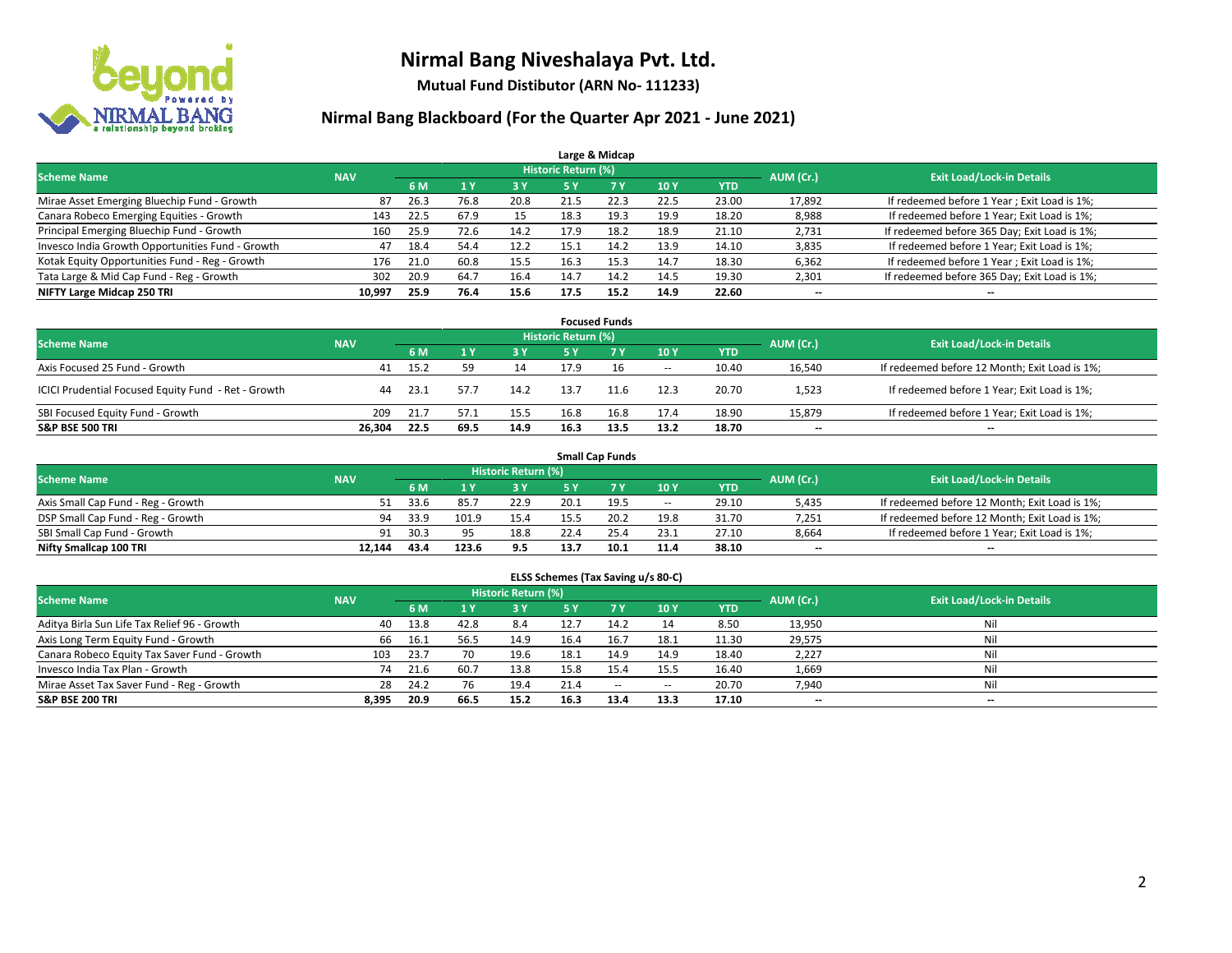

**Mutual Fund Distibutor (ARN No- 111233)**

| <b>Solution Oriented</b>                                  |            |      |      |                            |           |           |                          |            |           |                                               |  |  |  |
|-----------------------------------------------------------|------------|------|------|----------------------------|-----------|-----------|--------------------------|------------|-----------|-----------------------------------------------|--|--|--|
| <b>Scheme Name</b>                                        | <b>NAV</b> |      |      | <b>Historic Return (%)</b> |           |           |                          |            | AUM (Cr.) | <b>Exit Load/Lock-in Details</b>              |  |  |  |
|                                                           |            | 6 M  | 1 Y  | 3 Y                        | <b>5Y</b> | <b>7Y</b> | 10Y                      | <b>YTD</b> |           |                                               |  |  |  |
| <b>HDFC Childrens Gift Fund</b>                           | 170        | 18.7 | 55   | 13.7                       | 14.6      | 13.5      | 14.5                     | 16.10      | 4,667     | Nil                                           |  |  |  |
| Tata Retirement Savings Fund - Moderate Plan - Reg        | 40         | 12.9 | 42.1 | 10.1                       | 13.9      | 14.8      | $\sim$ $\sim$            | 10.10      | 1,429     | If redeemed before 61 Month; Exit Load is 1%; |  |  |  |
| Tata Retirement Savings Fund - Progressive Plan -<br>Reg  | 40         | 14.9 | 48.6 | 10.7                       | 15.5      | 14.9      | $\overline{\phantom{a}}$ | 11.80      | 1,061     | If redeemed before 61 Month; Exit Load is 1%; |  |  |  |
| Tata Retirement Savings Fund - Reg - Conservative<br>Plan | 24         | 4.9  | 16   | 8.3                        | 9.1       | 9.4       | $\overline{\phantom{a}}$ | 3.90       | 170       | If redeemed before 61 Month; Exit Load is 1%; |  |  |  |
| <b>S&amp;P BSE 200 TRI</b>                                | 8,395      | 20.9 | 66.5 | 15.2                       | 16.3      | 13.4      | 13.3                     | 17.10      | --        | --                                            |  |  |  |

|                                                    |            |      |      |                     |      | <b>Index Fund</b> |      |            |           |                                               |
|----------------------------------------------------|------------|------|------|---------------------|------|-------------------|------|------------|-----------|-----------------------------------------------|
| <b>Scheme Name</b>                                 | <b>NAV</b> |      |      | Historic Return (%) |      |                   |      |            | AUM (Cr.) | <b>Exit Load/Lock-in Details</b>              |
|                                                    |            | 6 M  |      | 73 Y.               | 5 Y  | <b>77 Y</b>       | 10Y  | <b>YTD</b> |           |                                               |
| HDFC Index Fund-NIFTY 50 Plan                      | 145        | 17.4 | 60.7 | 14.3                | 14.9 | 11.8              | 11.8 | 13.40      | 3,210     | If redeemed before 3 Day; Exit Load is 0.25%; |
| ICICI Prudential Nifty Next 50 Index Fund - Growth | 35.        | 22.6 | 57.7 | 10                  | 14.8 | 13.3              | 13.3 | 20.40      | 1.230     | Nil                                           |
| UTI Nifty Index Fund - Growth                      | 105        | 17.5 | 61.1 | 14.6                | 15.1 | 11.9              | 11.8 | 13.50      | 4,022     | Nil                                           |
| Nifty 50 TRI                                       | 22,544     | 17.6 | 61.5 | 15                  | 15.5 | 12.3              | 12.5 | 13.70      | $- -$     | $\overline{\phantom{a}}$                      |

|                                       |            |                                  |                  |      |      | <b>Contra/Value Fund</b> |      |            |       |                                             |
|---------------------------------------|------------|----------------------------------|------------------|------|------|--------------------------|------|------------|-------|---------------------------------------------|
| <b>Scheme Name</b>                    | AUM (Cr.)  | <b>Exit Load/Lock-in Details</b> |                  |      |      |                          |      |            |       |                                             |
|                                       | <b>NAV</b> | 6 M                              |                  | 3 Y  |      | 7 V                      | 10Y  | <b>YTD</b> |       |                                             |
| Invesco India Contra Fund - Growth    | 70         | 20.3                             |                  | 13.9 |      | 16.3                     | 15.9 | 17.20      | 7,033 | If redeemed before 1 Year; Exit Load is 1%; |
| UTI Value Opportunities Fund - Growth | 90         | 20.8                             | 64. <sup>-</sup> | 14.4 | 14.3 |                          | 12.8 | 17.60      | 5,917 | If redeemed before 1 Year; Exit Load is 1%; |
| <b>S&amp;P BSE 500 TRI</b>            | 26.304     | 22.5                             | 69.5             | 14.9 | 16.3 | 13.5                     | 13.2 | 18.70      | $- -$ | $- -$                                       |

|                                                                           |            |      |       |                          |           | Sector/Thematic |               |            |           |                                               |
|---------------------------------------------------------------------------|------------|------|-------|--------------------------|-----------|-----------------|---------------|------------|-----------|-----------------------------------------------|
| <b>Scheme Name</b>                                                        | <b>NAV</b> |      |       | Historic Return (%)      |           |                 |               |            | AUM (Cr.) | <b>Exit Load/Lock-in Details</b>              |
|                                                                           |            | 6 M  |       | 3 Y                      | <b>5Y</b> | <b>7 Y</b>      | 10Y           | <b>YTD</b> |           |                                               |
| Canara Robeco Consumer Trends Fund - Reg -<br>Growth                      | 59         | 19.8 | 59.9  | 15.9                     | 18        | 17              | 15.9          | 15.50      | 596       | If redeemed before 1 Year; Exit Load is 1%;   |
| Mirae Asset Great Consumer Fund - Growth                                  | 49         | 18.7 | 56.4  | 13.2                     | 17.4      | 15.6            | 16.6          | 17.20      | 1.271     | If redeemed before 1 Year; Exit Load is 1%;   |
| <b>ICICI Prudential Technology Fund - Growth</b>                          | 124        | 35.9 | 131.2 | 31.6                     | 24.5      | 21.2            | 21            | 25.80      | 2,792     | If redeemed before 15 Day; Exit Load is 1%;   |
| Nippon India Pharma Fund - Growth                                         | 301        | 23.0 | 58.3  | 29.8                     | 18.3      | 18.7            | 18            | 19.00      | 5,238     | If redeemed before 1 Month; Exit Load is 1%;  |
| BNP Paribas India Consumption Fund - Reg - Growth                         | 18         | 18.1 | 48.4  | $\overline{\phantom{a}}$ |           |                 | $\sim$ $\sim$ | 15.00      | 744       | If redeemed before 12 Month; Exit Load is 1%; |
| ICICI Prudential Banking and Financial Services Fund -<br>Retail - Growth | 81         | 25.9 | 82.7  | 10.6                     | 16.1      | 15              | 16.3          | 23.60      | 4,265     | If redeemed before 15 Day; Exit Load is 1%;   |
| <b>S&amp;P BSE 500 TRI</b>                                                | 26.304     | 22.5 | 69.5  | 14.9                     | 16.3      | 13.5            | 13.2          | 18.70      | --        | --                                            |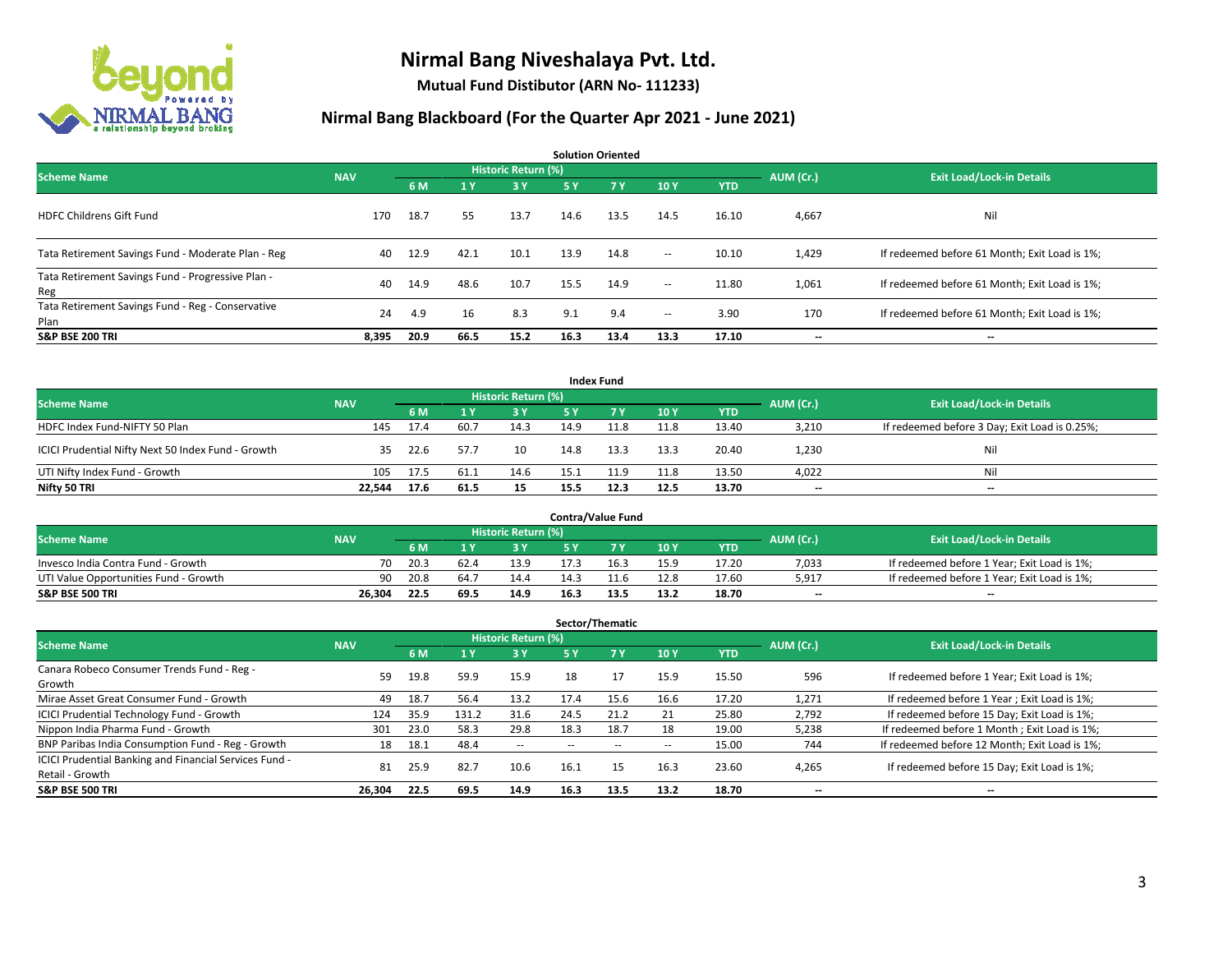

**Mutual Fund Distibutor (ARN No- 111233)**

| <b>Dynamic Asset Allocation Funds</b>                      |            |      |      |                            |               |        |       |            |           |                                               |  |  |  |
|------------------------------------------------------------|------------|------|------|----------------------------|---------------|--------|-------|------------|-----------|-----------------------------------------------|--|--|--|
| <b>Scheme Name</b>                                         | <b>NAV</b> |      |      | <b>Historic Return (%)</b> |               |        |       |            | AUM (Cr.) | <b>Exit Load/Lock-in Details</b>              |  |  |  |
|                                                            |            | 6 M  |      | 3 Y                        | 5 Y           | 7 Y    | 10 Y  | <b>YTD</b> |           |                                               |  |  |  |
| ICICI Prudential Balanced Advantage Fund - Reg -<br>Growth | 46         | 10.0 | 35   | 11.3                       | 11.4          | 11.1   | 12.7  | 8.80       | 32,188    | If redeemed before 1 Year; Exit Load is 1%;   |  |  |  |
| Nippon India Balanced Advantage Fund - Growth              | 116        | 12.5 | 35.4 | 10.5                       | 12.3          | 10.4   | 11.5  | 10.40      | 3,515     | If redeemed before 12 Month; Exit Load is 1%; |  |  |  |
| Edelweiss Balanced Advantage Fund - Growth                 | 33         | 12.6 | 36.9 | 13.4                       | 12.5          |        | 11.3  | 10.10      | 3,881     | If redeemed before 365 Day; Exit Load is 1%;  |  |  |  |
| Kotak Balanced Advantage Fund - Reg - Growth               | 14         | 8.9  | 31.2 | $\sim$                     | $\sim$ $\sim$ | $\sim$ | $\!-$ | 7.10       | 8,754     | If redeemed before 1 Year; Exit Load is 1%;   |  |  |  |
| NIFTY 50 Hybrid Composite Debt 65:35 Index                 | 13.531     | 12.2 | 40.6 | 14.2                       | 13.7          | 11.6   | 11.7  | 9.50       | $- -$     | --                                            |  |  |  |

| <b>Hybrid Aggressive</b>                        |            |      |      |                            |      |      |        |            |           |                                               |  |  |  |  |
|-------------------------------------------------|------------|------|------|----------------------------|------|------|--------|------------|-----------|-----------------------------------------------|--|--|--|--|
| <b>Scheme Name</b>                              | <b>NAV</b> |      |      | <b>Historic Return (%)</b> |      |      |        |            | AUM (Cr.) | <b>Exit Load/Lock-in Details</b>              |  |  |  |  |
|                                                 |            | 6 M  |      | 3 Y                        |      |      | 10Y    | <b>YTD</b> |           |                                               |  |  |  |  |
| Canara Robeco Equity Hybrid Fund - Growth       | 225        | 14.8 | 43.4 | 14.7                       | 14.7 |      | 13.9   | 11.80      | 5,327     | If redeemed before 1 Year; Exit Load is 1%;   |  |  |  |  |
| SBI Equity Hybrid Fund - Growth                 | 185        | 15.2 | 43.6 | 13.4                       | 13.3 | 13.9 | 14.2   | 12.50      | 39.977    | If redeemed before 12 Month; Exit Load is 1%; |  |  |  |  |
| Mirae Asset Hybrid - Equity Fund - Reg - Growth | 20         | 16.1 | 46.3 | 14.2                       | 14.5 | $-$  | $\sim$ | 13.70      | 5,150     | If redeemed before 1 Year; Exit Load is 1%;   |  |  |  |  |
| NIFTY 50 Hybrid Composite Debt 65:35 Index      | 13.531     | 12.2 | 40.6 | 14.2                       | 13.7 | 11.6 | 11.7   | 9.50       | $-$       | $-$                                           |  |  |  |  |

| Gold                                    |            |        |     |                     |                |     |       |            |           |                                                                  |  |  |  |
|-----------------------------------------|------------|--------|-----|---------------------|----------------|-----|-------|------------|-----------|------------------------------------------------------------------|--|--|--|
| <b>Scheme Name</b>                      | <b>NAV</b> |        |     | Historic Return (%) |                |     |       |            | AUM (Cr.) | <b>Exit Load/Lock-in Details</b>                                 |  |  |  |
|                                         |            | 6 M    |     | 73 Y.               | 5 Y            |     | 10Y   | <b>YTD</b> |           |                                                                  |  |  |  |
| HDFC Gold Fund - Growth                 | 16         | $-0.4$ |     | 15.2                | 9.2            | 7.6 | $\!-$ | $-2.80$    | 1,229     | If redeemed before 6 Months; Exit Load is 2%; If redeemed bet. 6 |  |  |  |
|                                         |            |        |     |                     |                |     |       |            |           | Months to 12 Months; Exit Load is 1%;                            |  |  |  |
| Kotak Gold Fund - Reg - Growth          | 20         | $-0.4$ |     | 16.1                | Q <sub>1</sub> |     | 6.5   | $-2.50$    | 968       | If redeemed before 1 Year; Exit Load is 1%;                      |  |  |  |
| Nippon India Gold Savings Fund - Growth | 20         | $-0.4$ | 1.8 | 15.2                | o٦             |     | 6.4   | $-2.70$    | 1,429     | If redeemed before 15 Day; Exit Load is 1%;                      |  |  |  |
| <b>Prices of Gold</b>                   | 48.872     | $-0.2$ | 3.5 | 16.6                | 10.9           |     | 8.1   | $-2.30$    | --        | $- -$                                                            |  |  |  |

| <b>Arbitrage Fund</b>                      |            |    |      |     |                     |  |                |        |            |           |                                                 |  |  |
|--------------------------------------------|------------|----|------|-----|---------------------|--|----------------|--------|------------|-----------|-------------------------------------------------|--|--|
| <b>Scheme Name</b>                         | <b>NAV</b> |    |      |     | Historic Return (%) |  |                |        |            | AUM (Cr.) | <b>Exit Load/Lock-in Details</b>                |  |  |
|                                            |            |    | 1 M. | 3 M | 6 M                 |  |                | 3 Y    | <b>YTD</b> |           |                                                 |  |  |
| IDFC Arbitrage Fund - Reg - Growth         |            | 26 | 4.7  | ⊿ ' | 3.6                 |  | $\mathbf{A}$ . |        | 3.60       | 7,126     | If redeemed before 1 Month; Exit Load is 0.25%; |  |  |
| Kotak Equity Arbitrage Fund - Reg - Growth |            | 29 | 5.1  |     | 4.1                 |  | 4.6            |        | 4.10       | 20,291    | If redeemed before 30 Day; Exit Load is 0.25%;  |  |  |
| Tata Arbitrage Fund - Reg - Growth         |            |    | 5.3  |     | 4.1                 |  |                | $\sim$ | 4.10       | 6,302     | If redeemed before 30 Day; Exit Load is 0.25%;  |  |  |
| Nippon India Arbitrage Fund - Growth       |            |    |      | 4.9 | 3.8                 |  | 4              |        | 3.90       | 11,792    | If redeemed before 1 Month; Exit Load is 0.25%; |  |  |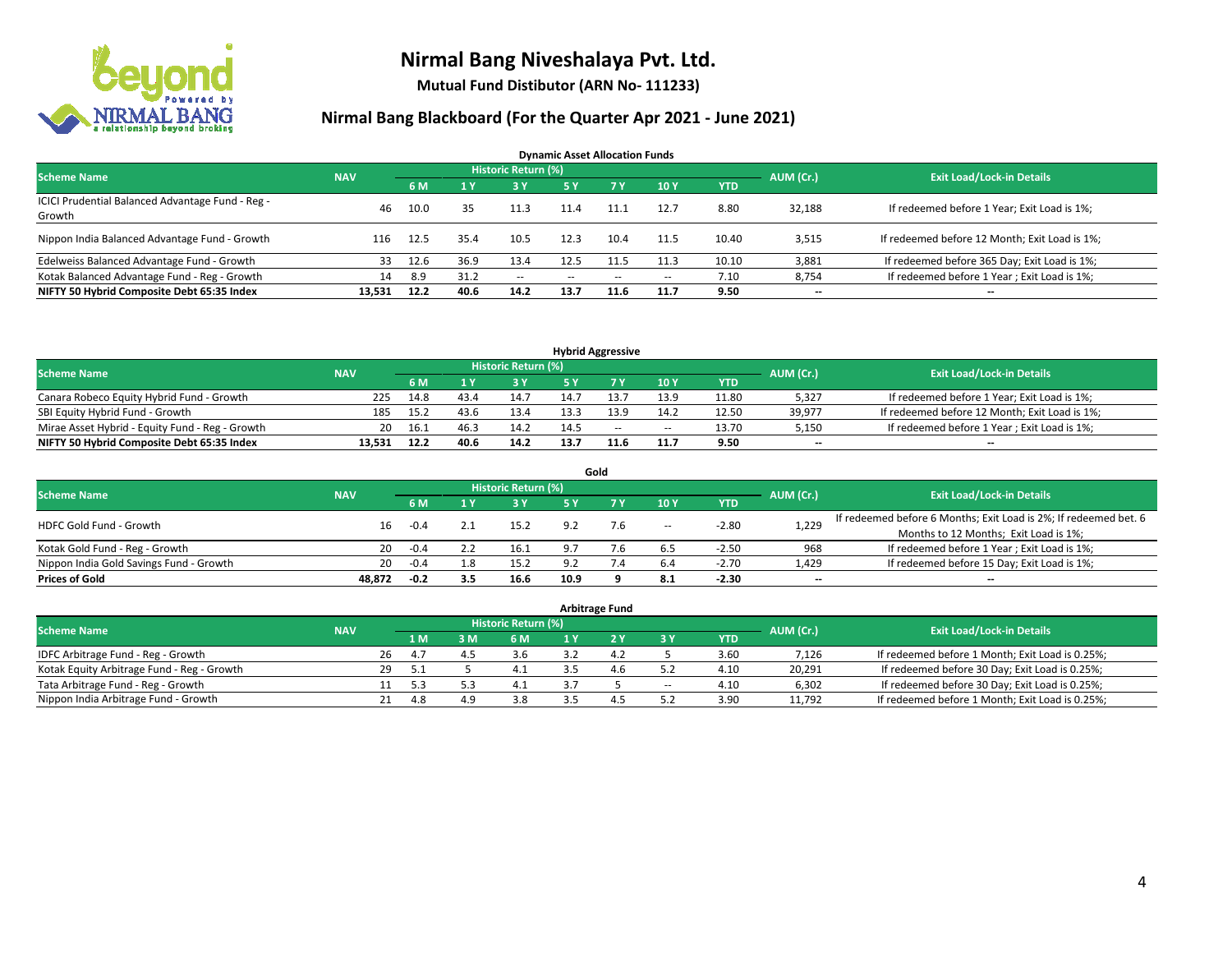

**Mutual Fund Distibutor (ARN No- 111233)**

| <b>Overnight Fund</b>                          |            |       |     |                            |     |              |                          |                          |           |                                  |  |  |  |  |
|------------------------------------------------|------------|-------|-----|----------------------------|-----|--------------|--------------------------|--------------------------|-----------|----------------------------------|--|--|--|--|
| <b>Scheme Name</b>                             | <b>NAV</b> |       |     | <b>Historic Return (%)</b> |     |              | <b>YTM</b>               | Avg                      | AUM (Cr.) | <b>Exit Load/Lock-in Details</b> |  |  |  |  |
|                                                |            | 71 W. | 2 W | l M                        | 3 M | $\sqrt{1}$ V |                          | <b>Maturity</b>          |           |                                  |  |  |  |  |
| IDFC Overnight Fund - Reg - Growth             | 1.102      | 3.0   |     |                            |     | 2.9          | 3.22                     | 0.00                     | 1,112     | Nil                              |  |  |  |  |
| Tata Overnight Fund - Reg - Growth             | 1,090      | -3.1  |     | 3.1                        |     |              | 3.27887                  | 0.00                     | 1,819     | Nil                              |  |  |  |  |
| SBI Overnight Fund - Growth                    | 3,340      | 3.1   |     | 3.1                        |     |              | 3.26                     | 0.00                     | 18,725    | Nil                              |  |  |  |  |
| ICICI Prudential Overnight Fund - Reg - Growth | 111        | 3.0   |     | 3.1                        |     |              | 3.29999                  | 0.00                     | 10,194    | Nil                              |  |  |  |  |
| Nippon India Overnight Fund - Reg - Growth     | 111        | 3.0   |     |                            |     |              | 3.22238                  | 0.00                     | 5,552     | Nil                              |  |  |  |  |
| <b>CRISIL Liquid Fund Index</b>                | $- -$      | 3.6   | 3.6 | 3.6                        | 3.6 | 3.8          | $\overline{\phantom{a}}$ | $\overline{\phantom{a}}$ | --        | $\overline{\phantom{a}}$         |  |  |  |  |

| <b>Liquid Funds</b>                              |            |           |     |                            |     |     |                          |                          |                          |                                  |  |  |  |
|--------------------------------------------------|------------|-----------|-----|----------------------------|-----|-----|--------------------------|--------------------------|--------------------------|----------------------------------|--|--|--|
| <b>Scheme Name</b>                               | <b>NAV</b> |           |     | <b>Historic Return (%)</b> |     |     | <b>YTM</b>               | Avg                      | AUM (Cr.)                | <b>Exit Load/Lock-in Details</b> |  |  |  |
|                                                  |            | <b>1W</b> | 2 W | 1 M                        | 3 M |     |                          | <b>Maturity</b>          |                          |                                  |  |  |  |
| Aditya Birla Sun Life Liquid Fund - Reg - Growth | 331        | 3.3       |     | 3.2                        |     |     | 3.52                     | 0.12                     | 30,047                   | *Ref Footnote                    |  |  |  |
| ICICI Prudential Liquid Fund - Reg - Growth      | 305        | 3.2       |     | 3.2                        |     |     | 3.48                     | 0.13                     | 36,601                   | *Ref Footnote                    |  |  |  |
| Kotak Liquid Fund - Reg - Growth                 | 4,166      | 3.3       |     | 3.2                        |     |     | 3.46                     | 0.09                     | 30,283                   | *Ref Footnote                    |  |  |  |
| Nippon India Liquid Fund - Growth                | 5,028      | 3.2       |     | 3.2                        |     |     | 3.47773                  | 0.13                     | 20,049                   | *Ref Footnote                    |  |  |  |
| Mahindra Manulife Liquid Fund - Reg - Growth     | 1,338      | 3.3       |     | 3.3                        |     |     | 3.54                     | 0.09                     | 1,617                    | *Ref Footnote                    |  |  |  |
| <b>CRISIL Liquid Fund Index</b>                  | $- -$      | 3.6       | 3.6 | 3.6                        | 3.6 | 3.8 | $\overline{\phantom{a}}$ | $\overline{\phantom{a}}$ | $\overline{\phantom{a}}$ | $-$                              |  |  |  |

| <b>Ultra Short Fund</b>                           |            |     |                |                            |     |                               |                          |                          |           |                                  |  |  |  |
|---------------------------------------------------|------------|-----|----------------|----------------------------|-----|-------------------------------|--------------------------|--------------------------|-----------|----------------------------------|--|--|--|
| <b>Scheme Name</b>                                | <b>NAV</b> |     |                | <b>Historic Return (%)</b> |     |                               | <b>YTM</b>               | Avg                      | AUM (Cr.) | <b>Exit Load/Lock-in Details</b> |  |  |  |
|                                                   |            | 1 M | 3 <sub>M</sub> | 6 M                        | 1 Y | $\overline{3}$ $\overline{V}$ |                          | <b>Maturity</b>          |           |                                  |  |  |  |
| HDFC Ultra Short Term Fund - Reg - Growth         | 12         | 3.8 | 4.3            | 3.7                        | 4.7 | $- -$                         | 3.99313                  | 0.51                     | 16,736    | Nil                              |  |  |  |
| ICICI Prudential Ultra Short Term Fund - Growth   | 22         | 4.7 | 4.7            | 4.2                        | 5.6 |                               | 4.71                     | 0.45                     | 9,949     | Nil                              |  |  |  |
| UTI Ultra Short Term Fund - Growth                | 3.281      | 3.4 |                | 3.4                        |     | 4.7                           | 3.94                     | 0.43                     | 2,278     | Ni                               |  |  |  |
| Aditya Birla Sun Life Savings Fund - Reg - Growth | 427        | 4.5 |                | 3.9                        | 5.5 | 7.3                           | 4.28                     | 0.55                     | 18,100    | Nil                              |  |  |  |
| <b>NIFTY Ultra Short Duration Debt Index</b>      | 4.293      | 3.8 | 4.1            | 3.8                        | 4.2 | 6.6                           | $\overline{\phantom{a}}$ | $\overline{\phantom{a}}$ | $- -$     | $-$                              |  |  |  |

| <b>Money Market Fund</b>                         |            |                |     |                            |     |                  |                          |                 |                          |                                               |  |  |  |  |
|--------------------------------------------------|------------|----------------|-----|----------------------------|-----|------------------|--------------------------|-----------------|--------------------------|-----------------------------------------------|--|--|--|--|
| <b>Scheme Name</b>                               | <b>NAV</b> |                |     | <b>Historic Return (%)</b> |     |                  | <b>YTM</b>               | Avg             | AUM (Cr.)                | <b>Exit Load/Lock-in Details</b>              |  |  |  |  |
|                                                  |            | 1 <sub>M</sub> | 3M  | <b>6 M</b>                 | 1 Y | $\overline{3}$ Y |                          | <b>Maturity</b> |                          |                                               |  |  |  |  |
| Aditya Birla Sun Life Money Manager Fund - Reg - | 287        | 3.8            | 4.3 | 3.9                        | 4.6 |                  | 3.95                     | 0.43            | 14,089                   | Nil                                           |  |  |  |  |
| Growth                                           |            |                |     |                            |     |                  |                          |                 |                          |                                               |  |  |  |  |
| SBI Savings Fund - Growth                        | 33         | 3.2            |     | 3.4                        |     | 6.4              | 3.8                      | 0.41            | 25,994                   | If redeemed before 3 Days; Exit Load is 0.1%; |  |  |  |  |
| HDFC Money Market Fund - Growth                  | 4,453      | 3.9            | 4.4 | 3.8                        |     | 6.9              | 3.90489                  | 0.45            | 15,383                   | Nil                                           |  |  |  |  |
| Tata Money Market Fund - Reg - Growth            | 3,670      | 3.8            | 4.7 |                            | 4.6 | 4.3              | 3.94                     | 0.50            | 3,722                    | Nil                                           |  |  |  |  |
| <b>CRISIL Liquid Fund Index</b>                  | $- -$      | 3.6            | 3.6 | 3.6                        | 3.8 | 5.8              | $\overline{\phantom{a}}$ | $- -$           | $\overline{\phantom{a}}$ | $- -$                                         |  |  |  |  |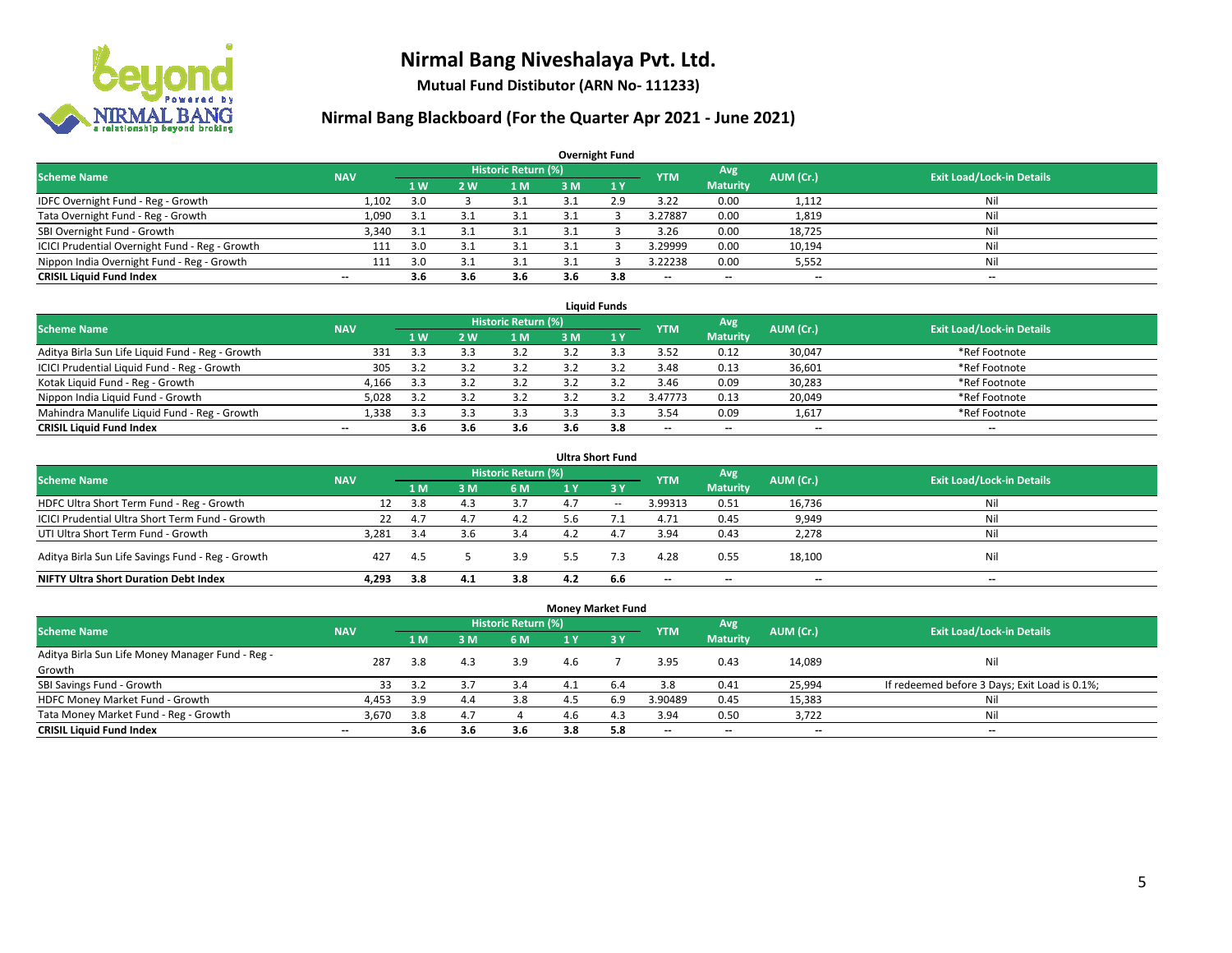

**Mutual Fund Distibutor (ARN No- 111233)**

| <b>Short Term Fund</b>                    |            |    |      |     |                            |     |     |            |                 |           |                                  |  |  |  |
|-------------------------------------------|------------|----|------|-----|----------------------------|-----|-----|------------|-----------------|-----------|----------------------------------|--|--|--|
| <b>Scheme Name</b>                        | <b>NAV</b> |    |      |     | <b>Historic Return (%)</b> |     |     | <b>YTM</b> | Avg             | AUM (Cr.) | <b>Exit Load/Lock-in Details</b> |  |  |  |
|                                           |            |    | 1 M. | 3 M | 6 M                        | 1 V |     |            | <b>Maturity</b> |           |                                  |  |  |  |
| HDFC Short Term Debt Fund - Growth        |            | 25 | 7.6  |     |                            |     |     | 5.25       | 3.15            | 18,117    | Nil                              |  |  |  |
| Nippon India Short Term Fund - Growth     |            | 42 |      |     |                            |     |     | 5.21       | 2.42            | 9,012     | Nil                              |  |  |  |
| ICICI Prudential Short Term Fund - Growth |            | 47 |      |     | 4.4                        |     | 8.9 | 5.70       | 4.32            | 20,015    | Nil                              |  |  |  |

| <b>Low Duration Fund</b>                     |            |      |  |                     |     |  |            |                 |           |                                  |  |  |  |  |
|----------------------------------------------|------------|------|--|---------------------|-----|--|------------|-----------------|-----------|----------------------------------|--|--|--|--|
| <b>Scheme Name</b>                           | <b>NAV</b> |      |  | Historic Return (%) |     |  | <b>YTM</b> | Avg             | AUM (Cr.) | <b>Exit Load/Lock-in Details</b> |  |  |  |  |
|                                              |            | 1 M  |  | 6 M                 |     |  |            | <b>Maturity</b> |           |                                  |  |  |  |  |
| HDFC Low Duration Fund - Growth              | 46         | 55   |  |                     | b.5 |  | 4.5394     | 2.29            | 24.543    | Nil                              |  |  |  |  |
| ICICI Prudential Savings Fund - Reg - Growth | 421        | -6.4 |  | 3.9                 | 6.6 |  | 4.75       | 3.69            | 30,234    | Nil                              |  |  |  |  |
| Kotak Low Duration Fund - Std - Growth       | 2.655      | 4.8  |  | 3.5                 | 5.8 |  | 4.61       | 1.61            | 12.765    | Nil                              |  |  |  |  |

| <b>Banking &amp; PSU Bond Funds</b>                 |            |    |     |          |                     |     |             |            |                 |           |                                  |  |  |  |
|-----------------------------------------------------|------------|----|-----|----------|---------------------|-----|-------------|------------|-----------------|-----------|----------------------------------|--|--|--|
| <b>Scheme Name</b>                                  | <b>NAV</b> |    |     |          | Historic Return (%) |     |             | <b>YTM</b> | Avg             | AUM (Cr.) | <b>Exit Load/Lock-in Details</b> |  |  |  |
|                                                     |            |    | 1 M | . M      | <b>6M</b>           |     |             |            | <b>Maturity</b> |           |                                  |  |  |  |
| HDFC Banking and PSU Debt Fund - Reg - Growth       |            | 18 | 8.O | 8.4      |                     |     | $\Omega$    | 5.62       | 4.17            | 9,582     | Nil                              |  |  |  |
| Tata Banking & PSU Debt Fund - Reg - Growth         |            |    |     |          | 3.4                 |     | $\sim$      | 4.72       | 2.45            | 476       | Nil                              |  |  |  |
| Kotak Banking and PSU Debt Fund - Reg - Growth      |            |    |     |          | 3.8                 | 6.9 |             | 5.58       | 4.30            | 9.714     | Nil                              |  |  |  |
| Nippon India Banking & PSU Debt Fund - Reg - Growth |            | 16 | 6.9 | $\Omega$ | 4.1                 | 6.8 | $Q \Lambda$ | 5.10359    | 3.44            | 6,364     | Nil                              |  |  |  |

| <b>Corporate Bond Funds</b>                         |            |    |      |      |                            |     |       |            |                 |           |                                  |  |  |  |
|-----------------------------------------------------|------------|----|------|------|----------------------------|-----|-------|------------|-----------------|-----------|----------------------------------|--|--|--|
| <b>Scheme Name</b>                                  |            |    |      |      | <b>Historic Return (%)</b> |     |       | <b>YTM</b> | Avg             | AUM (Cr.) |                                  |  |  |  |
|                                                     | <b>NAV</b> |    | 1 M  | M    | 6 M                        | 1 Y | 73 Y  |            | <b>Maturity</b> |           | <b>Exit Load/Lock-in Details</b> |  |  |  |
| ICICI Prudential Corporate Bond Fund - Reg - Growth |            |    |      |      | 4.3                        |     | 8.9   | 4.97       | 3.45            | 19,871    | Nil                              |  |  |  |
| IDFC Corporate Bond Fund - Reg - Growth             |            | 15 | -8.2 | 10.4 | 4.2                        |     | 8.9   | 5.04       | 2.75            | 20,978    | Nil                              |  |  |  |
| HDFC Corporate Bond Fund - Growth                   |            | 25 | 8.5  | 10.2 | 4.4                        | '.6 | 9.6   | 5.39979    | 4.43            | 26,184    | Nil                              |  |  |  |
| UTI Corporate Bond Fund - Reg - Growth              |            |    | 6.9  | 8.4  | 3.7                        |     | $- -$ | 4.83       | 2.13            | 3,407     | Nil                              |  |  |  |

| <b>Credit Risk Fund</b>                    |            |    |      |      |                            |      |           |            |                        |           |                                                                       |  |
|--------------------------------------------|------------|----|------|------|----------------------------|------|-----------|------------|------------------------|-----------|-----------------------------------------------------------------------|--|
| <b>Scheme Name</b>                         | <b>NAV</b> |    |      |      | <b>Historic Return (%)</b> |      |           | <b>YTM</b> | Avg<br><b>Maturity</b> | AUM (Cr.) | <b>Exit Load/Lock-in Details</b>                                      |  |
|                                            |            |    | 1 M  | 8 M  | 6 M                        | 1 Y  | $Z$ 3 $V$ |            |                        |           |                                                                       |  |
| ICICI Prudential Credit Risk Fund - Growth |            | 24 | 15.4 | 10.9 | 7.3                        | 10.2 |           | 7.23       | 2.72                   | 7,443     | If redeemed before 1 Year; Exit Load is 1%;                           |  |
| HDFC Credit Risk Debt Fund - Reg - Growth  |            | 19 | 13.1 |      | 8.3                        | 12.8 | 9.3       | 6.97717    | 2.89                   | 7,631     | If redeemed before 12 Month; Exit Load is 1%; If redeemed bet. 12     |  |
|                                            |            |    |      |      |                            |      |           |            |                        |           | Month to 18 Month; Exit Load is 0.5%;                                 |  |
|                                            |            |    |      |      |                            |      |           |            |                        |           | If redeemed before 12 Month; Exit Load is 3%; If redeemed bet. 12     |  |
| SBI Credit Risk Fund - Growth              |            |    | 9.4  | 8.5  | 5.3                        |      |           | 6.74       | 2.20                   |           | 3,497 Month to 24 Month; Exit Load is 1.5%; If redeemed bet. 24 Month |  |
|                                            |            |    |      |      |                            |      |           |            |                        |           | to 36 Month; Exit Load is 0.75%;                                      |  |